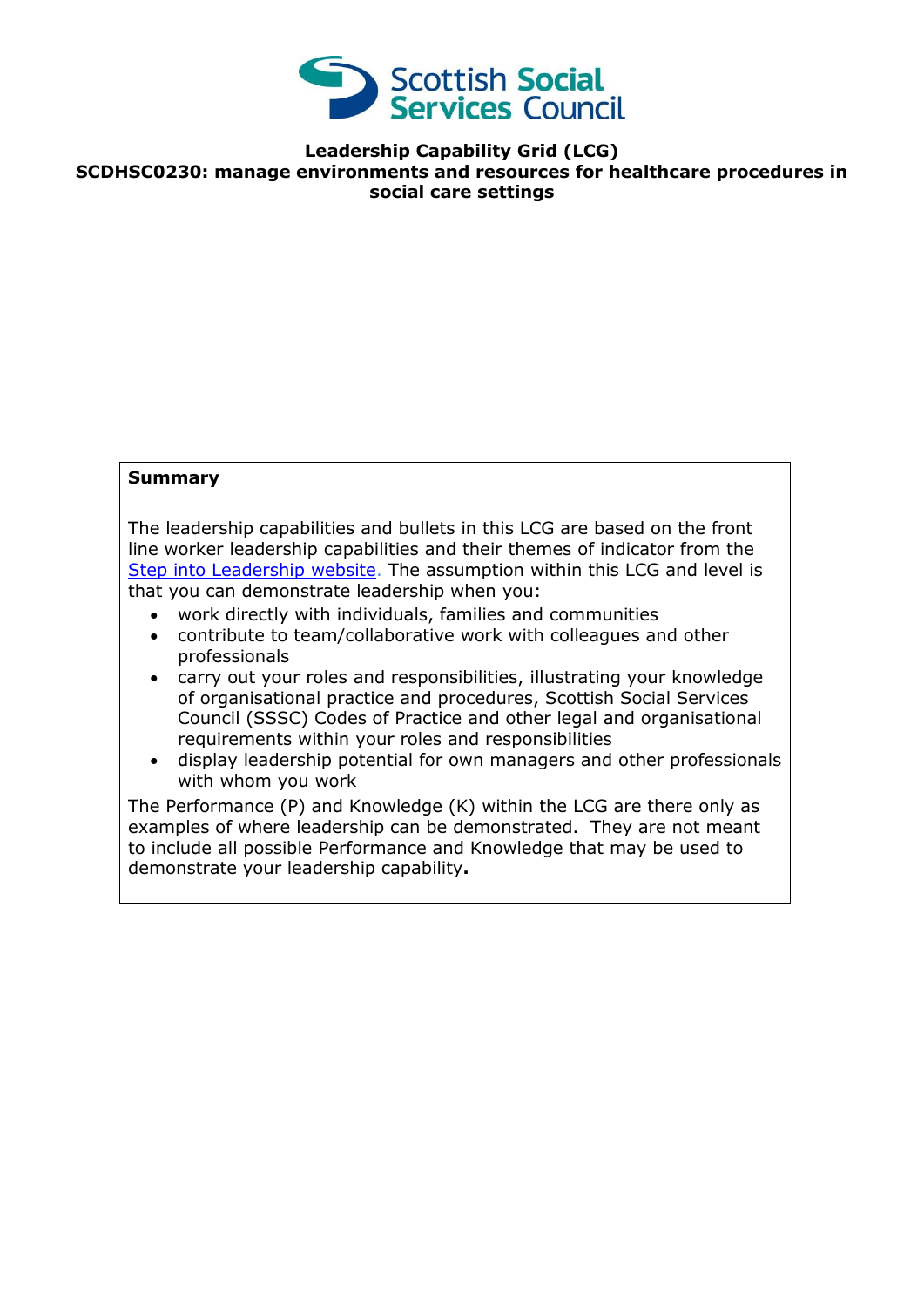

## **Leadership Capability Grid (LCG) SCDHSC0230: manage environments and resources for healthcare procedures in social care settings**

| Leadership<br>capabilities         | When managing environments and resources for healthcare<br>procedures in social care settings you can demonstrate<br>leadership capabilities by:                                                                                                                                                                                                                                                                                                                                                                                                                                                                                                                                                                                                                                                                                                                                                                                                                                                                                                                                                                                                                                        |
|------------------------------------|-----------------------------------------------------------------------------------------------------------------------------------------------------------------------------------------------------------------------------------------------------------------------------------------------------------------------------------------------------------------------------------------------------------------------------------------------------------------------------------------------------------------------------------------------------------------------------------------------------------------------------------------------------------------------------------------------------------------------------------------------------------------------------------------------------------------------------------------------------------------------------------------------------------------------------------------------------------------------------------------------------------------------------------------------------------------------------------------------------------------------------------------------------------------------------------------|
| <b>Vision</b>                      | Providing a vision for individuals, families, communities, colleagues and<br>your organisation when you:<br>• See how best to make a difference when actively preparing,<br>undertaking and reviewing activities, supporting individuals (P3, 4, 6,<br>8, 10, 11, 20, 22; K1-7, 14, 15), accessing and using related<br>information $(P1, 2)$ , using observation and feedback $(P9, 10)$ ,<br>seeking advice (P19)<br>• Communicate and promote ownership of the vision when working<br>with individual (P3, 4, 6, 8, 10, 11, 20, 22; K1-5, 14, 15), working<br>with others ( $P17-20$ ; K10, 11) and recording and reporting ( $P13$ ,<br>16)<br>• Promote social service values when working with individuals ( $P_3$ , 4,<br>6, 8, 10, 11, 20, 22; K 1-7, 14, 15), observing and evaluating (P7,<br>9,12), working with others ( $P17-20$ ; K10, 11) and when recording<br>and reporting $(P13, 16)$<br>• See the bigger picture when demonstrating knowledge and practice of<br>organisational, local and national policies and procedures (K1-7, 14,<br>15) reviewing and evaluating activities (P8-12) and identifying and<br>implementing change to activities (P17, 18, 20-22) |
| Self-<br>leadership                | Displaying self leadership when you:<br>Demonstrate and adapt leadership when supporting individuals<br>$\bullet$<br>prepare for and undertake the activities ( $P3-6$ ; K1-7), reviewing<br>activities (P8-12, 15, 17) and overcoming barriers (P18, 19)<br>Improve own leadership by seeking advice (P19)<br>• Take intelligent risks when supporting individuals to prepare for $(P3,$<br>4; K1-7, 14, 15) and carry out the activity (P5, 6; K8, 9) and when<br>reviewing the effectiveness including changes needed (P8-12, 15, 17,<br>$20 - 22$<br>• Demonstrate and promote resilience when adapting practice and<br>overcoming barriers (P8-12; 15, 17-22; K1-5, 10-12)<br>• Challenge discrimination and oppression $(K 1-5)$                                                                                                                                                                                                                                                                                                                                                                                                                                                  |
| <b>Motivating</b><br>and inspiring | Motivating and inspiring others when you:<br>• Inspire people by personal example (P3, 4, 8, 10, 11, 17-20, 22; K1-<br>5, 8, 14, 15)<br>• Recognise and value the contribution of others (P3, 4, 6, 8, 10, 11,<br>17; $K10, 11$<br>• Support the creation of a learning and performance culture with<br>individuals and others $(P8-12, 17-20; K1-7)$                                                                                                                                                                                                                                                                                                                                                                                                                                                                                                                                                                                                                                                                                                                                                                                                                                   |
| <b>Empowering</b>                  | Empowering people when you:<br>• Enable leadership at all levels (P3, 4, 8-12, 15, 17, 18, 20-22; K8-9,<br>$16-20)$                                                                                                                                                                                                                                                                                                                                                                                                                                                                                                                                                                                                                                                                                                                                                                                                                                                                                                                                                                                                                                                                     |